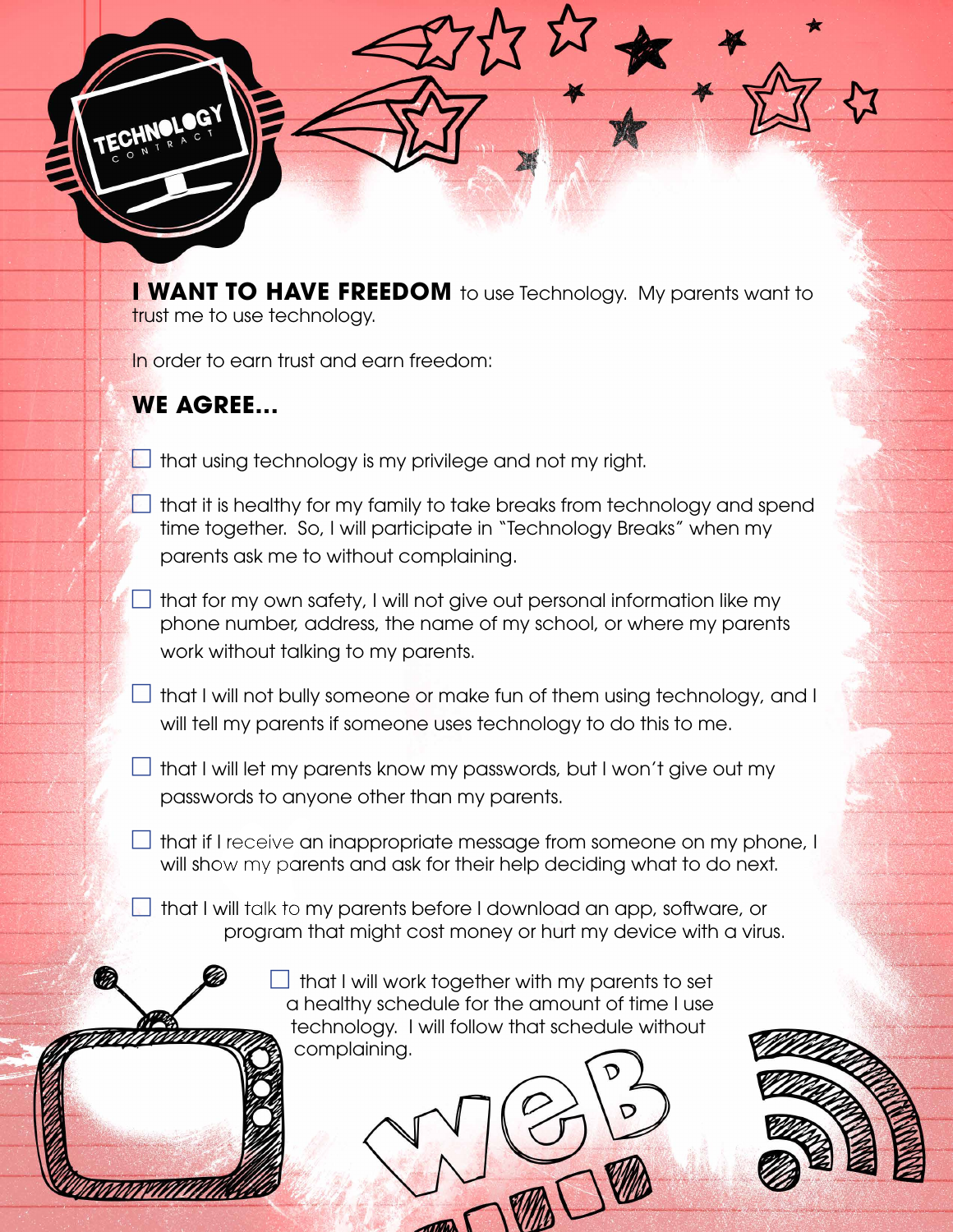- $\Box$  that I will work with my parents to determine when it is OK to post a picture of myself or family member.
- $\Box$  that if someone every tries to communicate with me online that I do not know, I will tell my parents so they can help me.
- that I will not sign up for a username and password on a site without checking with my parents first.
	- that if my parents tell me to take down a post I publish online, I will do it right away without complaining.
- $\Box$  that all my devices will be turned off at bedtime.
- $\Box$  that my parents have permission to monitor my online activity.
- $\Box$  that I will not create alternate social media profiles that my parents do not know about.
- $\Box$  that I will not lie about my age to join a website or social media profile.